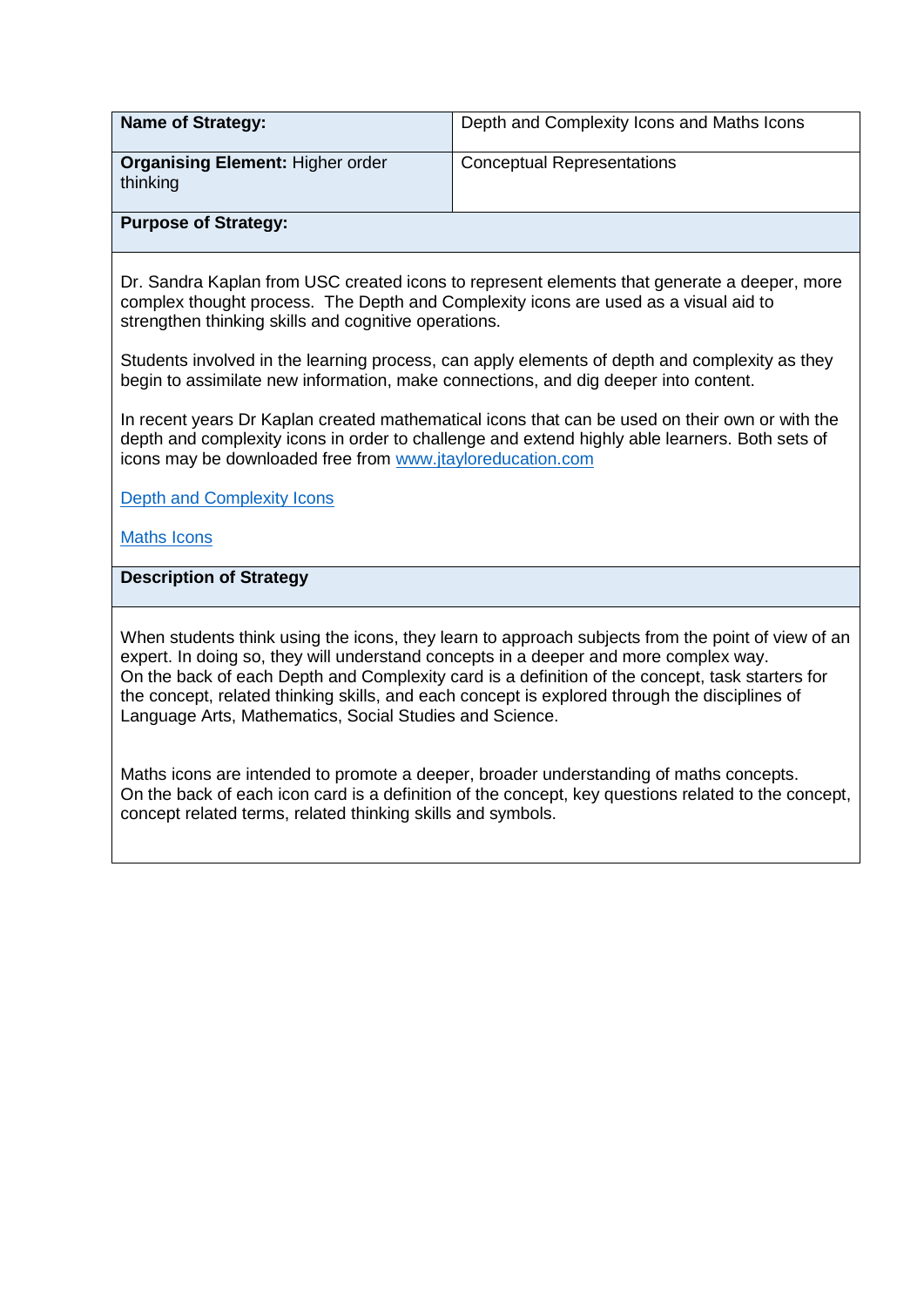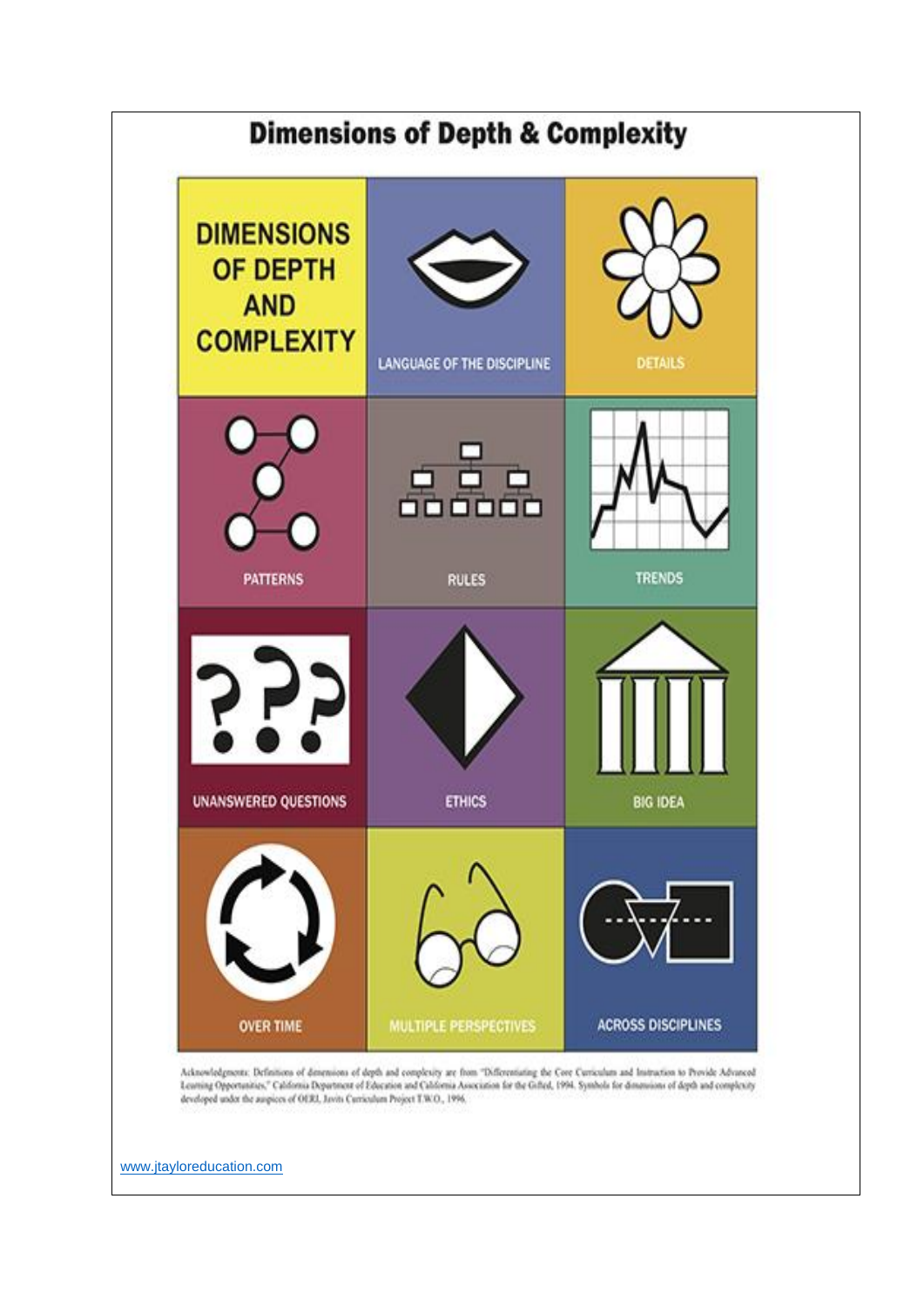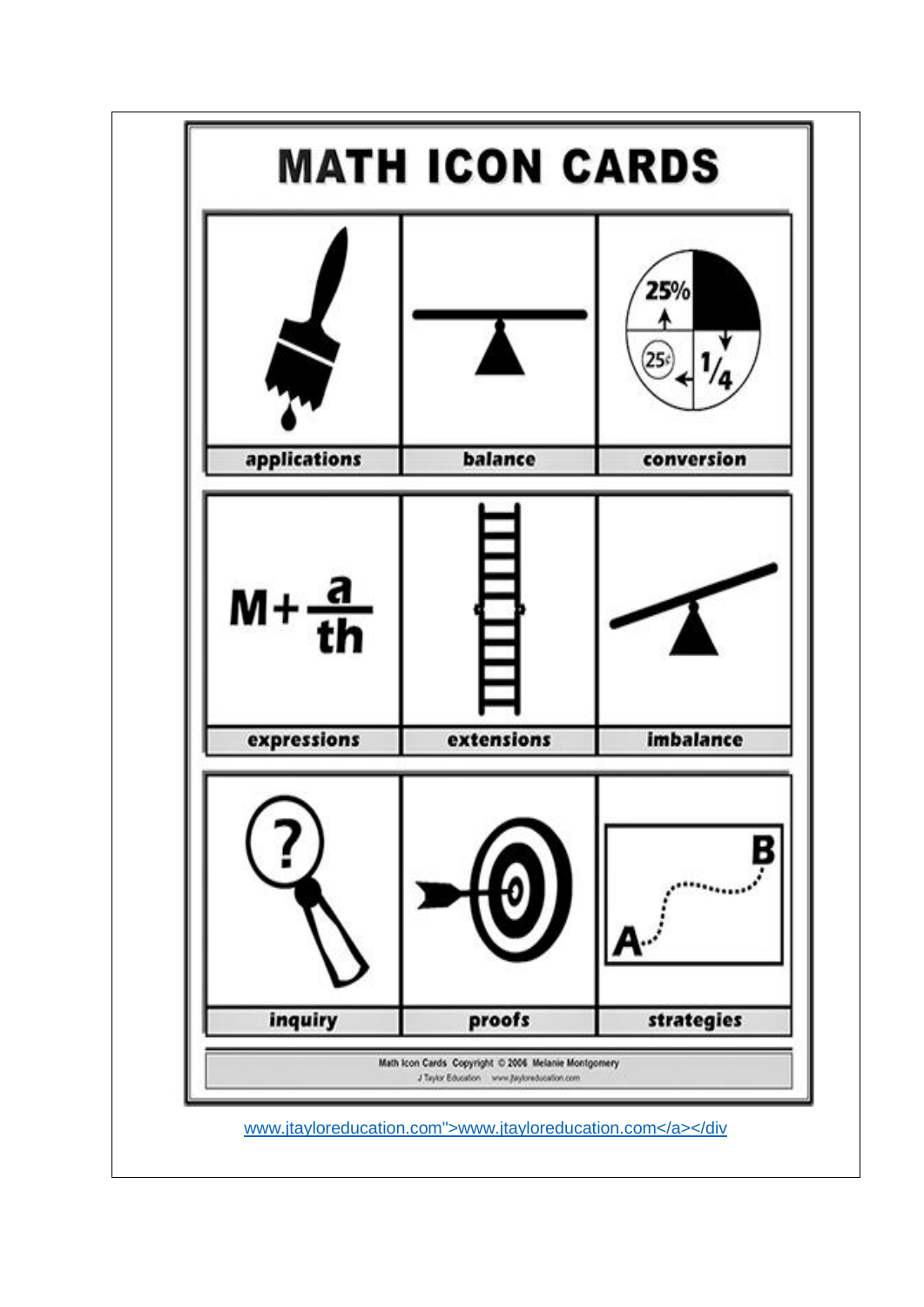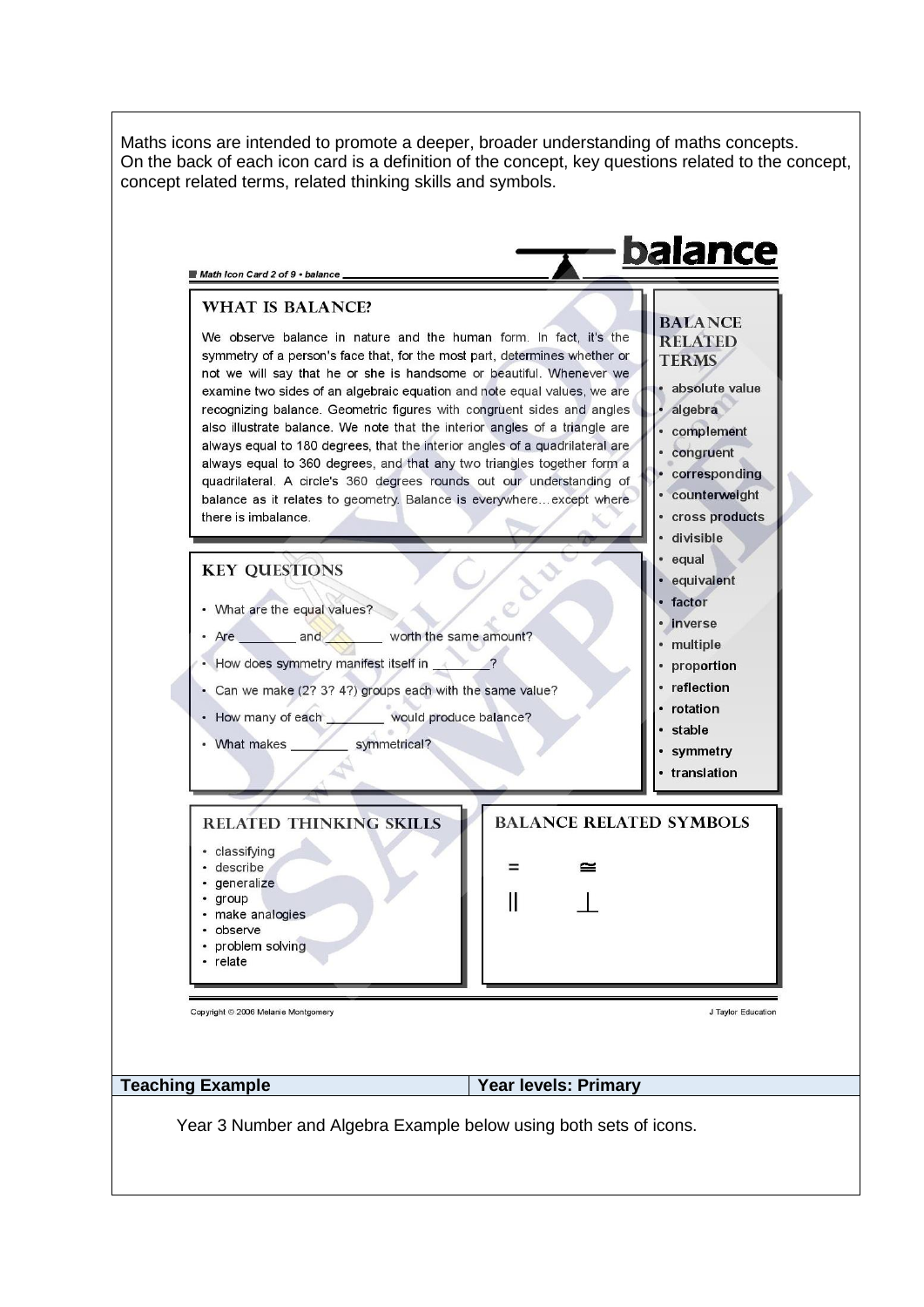**References:**

Brydseed, I., <http://www.byrdseed.com/introducing-depth-and-complexity>

Envision Gifted,<http://envisiongifted.com/depth-and-complexity-math/>

JTaylor Education,<http://www.jtayloreducation.com/>

Note: The Depth and Complexity Icons can be seen in [Mathematics Enrichment Frames.](http://www.ais.sa.edu.au/__files/d/223829/Maths%20Enrichment%20Frames.pdf)

# **Year 3 Mathematics Example:**

#### **Outcome:**

*By the end of Year 3 students will:*

Recognise the connection between addition and subtraction and solve problems using efficient strategies for multiplication. (knowledge and understanding)

They recall addition and multiplication facts for single digit numbers. Students correctly count out change from financial transactions. They continue number patterns involving addition and subtraction. (Skills)

## **Learning intentions:**

*Prior learning: (ACMNA053)*

- We are learning to partition, rearrange and regroup numbers to assist calculations and solve problems.
- We are using our knowledge of place value to help us partition, rearrange and regroup numbers to at least 10 000.

#### *New learning 1:* (*ACMNA054 & ACMNA055)*

- We are showing our understanding about addition and subtraction to create some role plays to demonstrate the actions involved!
- We are learning to recognise and explain the connection between addition and subtraction
- We are practicing our recall of addition facts and related subtraction facts.

## *New learning 2: (ACMNA056 & ACMNA057)*

- We are experimenting with number patterns (using addition and subtraction) and sharing the pattern rules with our peers.
- We are learning about number patterns that helps us remember our multiplication facts of two, three, five and ten
- We are learning about the connection with division.
- We are practising our recall of multiplication and related division facts.
- We are representing and solving problems using our multiplication strategies.

*In context: (ACMNA059)*

• We are learning to use our understanding of addition, subtraction and multiplication to help us work out how much money we will need and how much change we will have - when we go shopping.

# **Success criteria:**

Eg. New learning 2:

*Co-constructed with students as a process success criterion:*

I know I have learned this when I can:

- write a pattern rule for a number pattern.
- read a number pattern rule and make the pattern to match.
- tell if a number pattern is increasing, decreasing or repeating.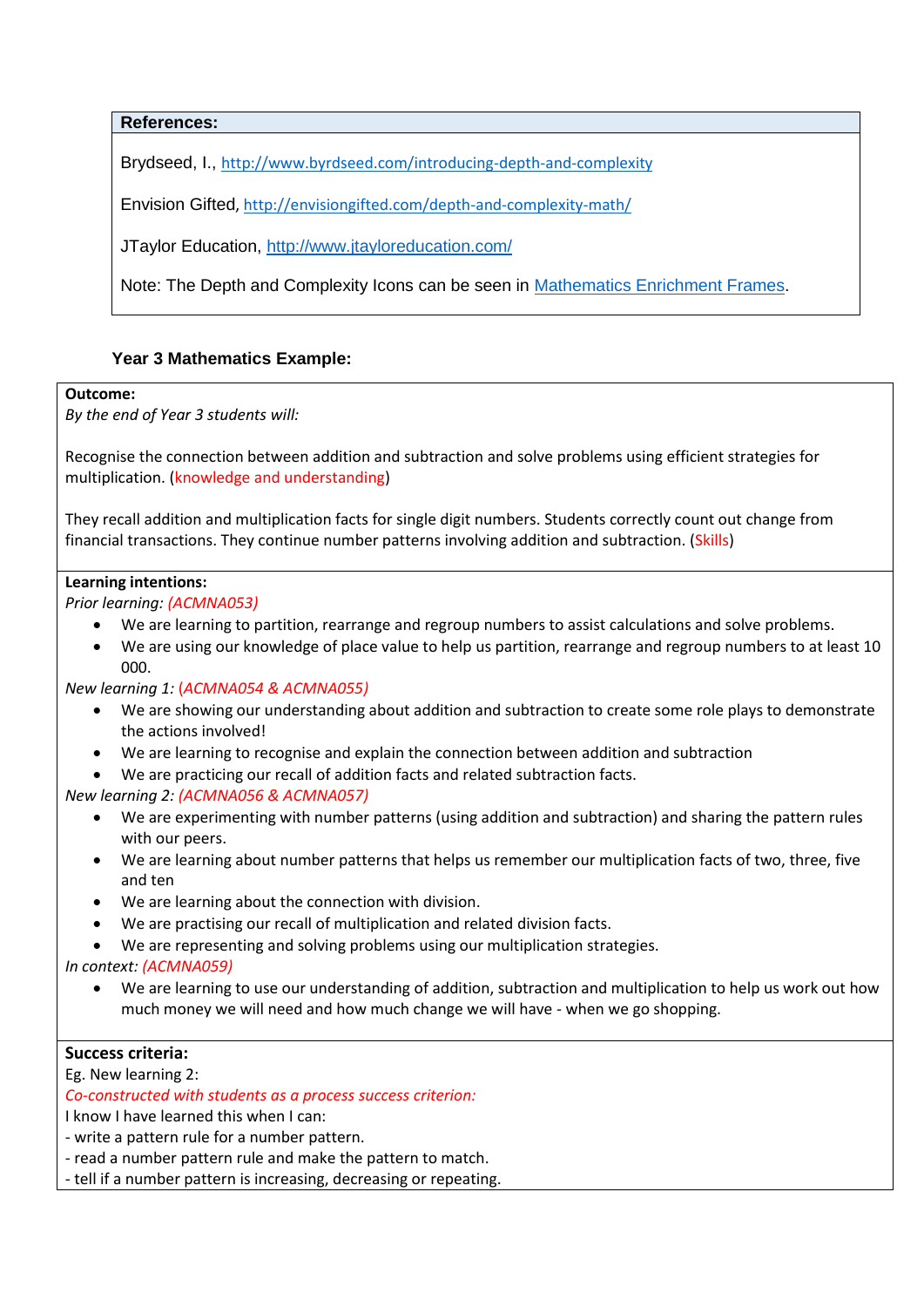- make my own predictable number patterns with at least 6 terms.

- continue a number pattern by adding the next 3 terms.
- circle the core of a repeating pattern.

- use what I know about number patterns to solve word problems.

*Co-constructed with students as a performance success criterion:*

| <b>Continue number</b><br>patterns involving $+$ &          | A                                                                                                                                                                                                      | B                                                                                                                                                    |                                                                                                                      | D                                                                                                                       | E                                                                            |
|-------------------------------------------------------------|--------------------------------------------------------------------------------------------------------------------------------------------------------------------------------------------------------|------------------------------------------------------------------------------------------------------------------------------------------------------|----------------------------------------------------------------------------------------------------------------------|-------------------------------------------------------------------------------------------------------------------------|------------------------------------------------------------------------------|
| Understanding,<br>fluency, problem<br>solving and reasoning | I identified complex<br>number patterns<br>and used examples<br>and mathematical<br>words to explain<br>and justify my<br>thinking and<br>understanding of<br>the connections<br>between $+$ and $-$ . | I showed my<br>understanding of<br>number patterns<br>and used my<br>mathematical<br>language to explain<br>the connections<br>between $+$ and $-$ . | I showed my<br>understanding of<br>number patterns<br>and used<br>mathematical<br>language to<br>describe the rules. | I continued<br>number patterns<br>and solved some<br>pattern problems.<br>I could use some<br>mathematical<br>language. | I don't understand<br>number patterns<br>and still need some<br>help please. |

#### **Evidence:**

| <b>For learning</b>                                                                                                                                                                                       | <b>As learning</b>                                                                                    | <b>Of learning</b>                             |
|-----------------------------------------------------------------------------------------------------------------------------------------------------------------------------------------------------------|-------------------------------------------------------------------------------------------------------|------------------------------------------------|
| Pre-test:<br>Place value, partitioning,<br>regrouping<br><b>Addition</b><br><b>Subtraction</b><br>Knowledge and understanding of<br>$\bullet$<br>grouping and sorting /<br><b>Multiplicative thinking</b> | Problem solving tasks where<br>collaboration and peer feedback is<br>used. (eg sharing of strategies) | Pre-test before and at the end of the<br>unit. |
| Annotated observations / anecdotal                                                                                                                                                                        | End of 'lesson' reflection strategies                                                                 | <b>Annotated observations</b>                  |
| Co-constructed process or performance<br>success criteria                                                                                                                                                 | <b>Students individualise class success</b><br>criteria to add in a next step / smaller<br>steps      | <b>Achievement rubrics</b>                     |
| Revisit pre-test items at end of unit                                                                                                                                                                     |                                                                                                       |                                                |

## **Reflection and feedback**

- Using the learning intention and success criteria:
- Verbally provide ongoing feedback specific and intentional.
- Written feedback Written / email / log / portal Feedback that is specific to the learning intention skill or concept plus a question or suggestion for a next step.

## **Reflection**

#### • **Private talk and public conversation**

- o exit cards
- o paint cards
- o Bouncing ball
- o Thumbs up
- o Traffic lights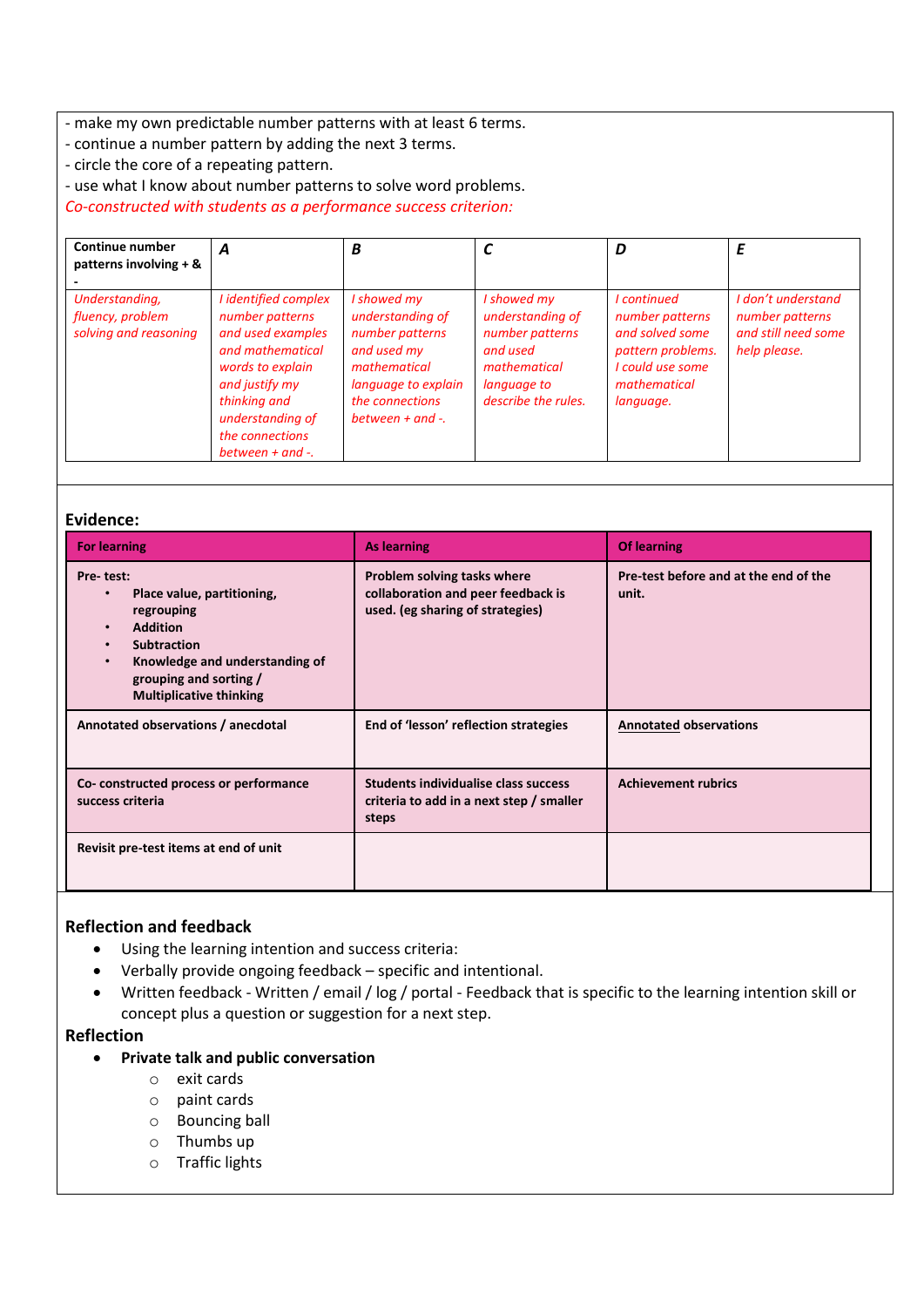## • **Establish a goal setting process**.

- o number line
- o 100-point target setting

## **Language/ vocabulary**

Place value, number busting, number splitting, partitioning, regrouping, addition, plus, add up, sum, subtraction, difference, minus, take away, less than, equal, same as, multiplication, times as much, groups of, lots of, product of, rows of, division, sharing, grouping, problem solving, reasoning, justifying, proving, explain, strategy, patterns, repeating, continuing, growing, extending, number

#### Create a word wall or a maths glossary

- Students create their own glossaries defining words and putting in their own examples
- This could be done in paper or as an iBook
- This could also be done as a mind-map (Popplet, Inspiration or Visuwords [\(http://www.visuwords.com/\)\)-](http://www.visuwords.com/))-) to show the connection between words, symbols and functions.

Language of discipline



# **Learning experiences**

Prior learning: (ACMNA053)

- We are learning to partition, rearrange and regroup numbers to assist calculations and solve problems.
- We are using our knowledge of place value to help us partition, rearrange and regroup numbers to at least 10 000.

# LI: We are learning to partition, rearrange and regroup numbers to assist calculations and solve problems.

| <b>Maths proficiencies:</b>                              |                                                                                                                                                                                                                                                                                                                                                                                                          |                |                                                                                                                                    |
|----------------------------------------------------------|----------------------------------------------------------------------------------------------------------------------------------------------------------------------------------------------------------------------------------------------------------------------------------------------------------------------------------------------------------------------------------------------------------|----------------|------------------------------------------------------------------------------------------------------------------------------------|
| <b>Understanding</b>                                     | <b>Problem solving</b>                                                                                                                                                                                                                                                                                                                                                                                   | <b>Fluency</b> | <b>Reasoning</b>                                                                                                                   |
|                                                          | <b>Whole class</b><br>Have students glance at a scatter of between five and 20 sticky<br>dots on a flashcard and say how many dots are on the card.<br>Rotate the card so that students see different groupings from<br>different directions. Ask: What groups of dots did you see from<br>where you are sitting? Repeat the activity with different cards<br>showing a range of different arrangements. |                |                                                                                                                                    |
| <b>Enabling</b><br>prompts<br><b>Use 20</b><br>frames to | <b>BALANCE</b><br><b>Working together and independently</b><br>Students take 20 counters in their hand (check the quantity<br>count). Drop the collection from a small height onto a piece of                                                                                                                                                                                                            |                | <b>Extending prompts</b><br>Record related number<br>families.<br>Number bust larger<br>numbers using knowledge<br>of place value. |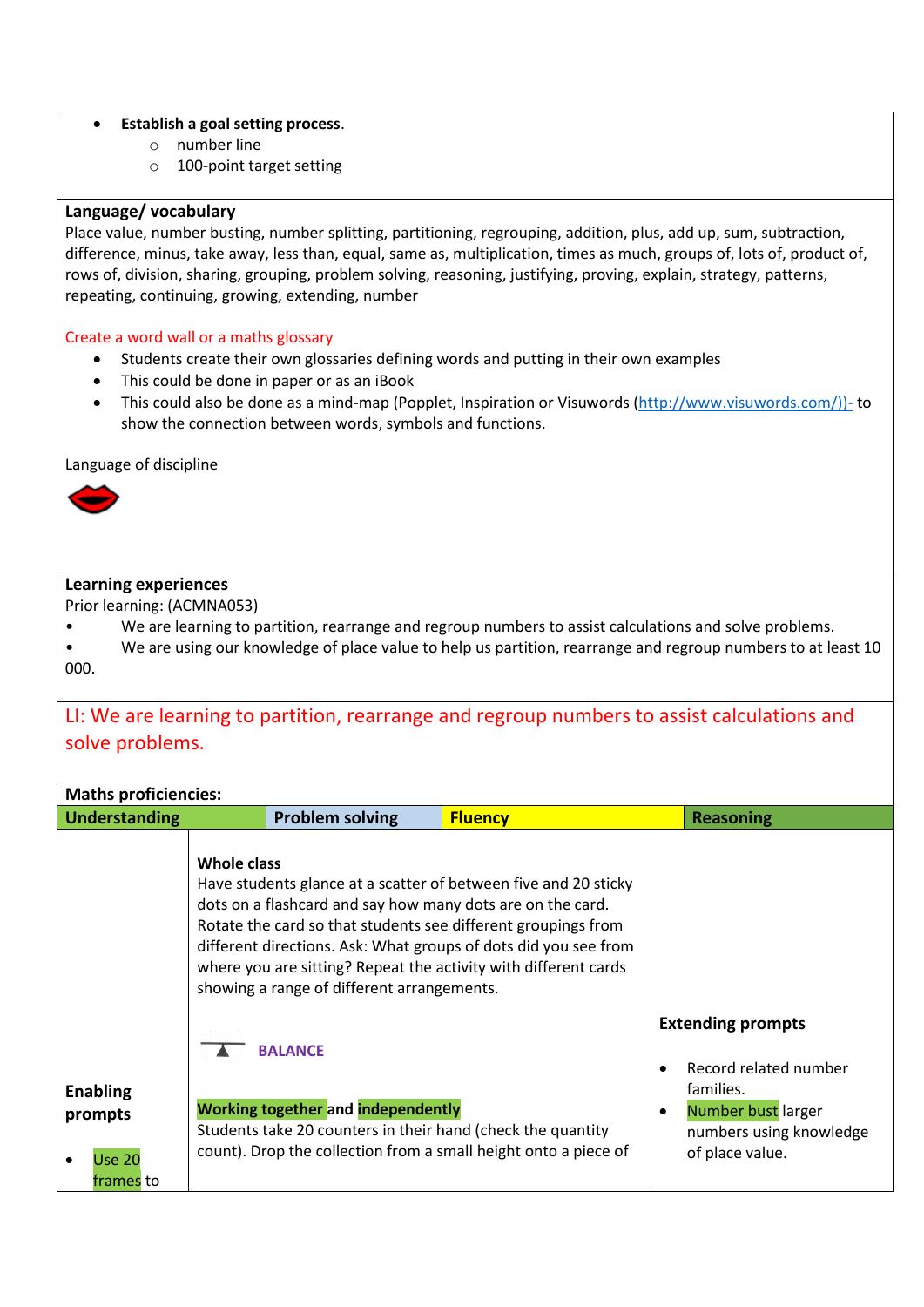| show<br>number<br>busting<br>collections<br>to help<br>students<br>see the part<br>whole<br>relationship. | paper. Record the different number busting combinations that<br>total 20. Record with numbers and symbols.<br><b>Details</b><br><b>BALANCE</b><br>$M + \frac{a}{th}$<br><b>EXPRESSION</b><br>Ways to make a number<br>(Depth and complexity worksheet)<br>http://envisiongifted.com/math.html<br><b>STRATEGIES</b> | Show reasoning and justify<br>$\bullet$<br>thinking.<br>Play make 50<br>Play make 100<br><b>PROOFS</b> |  |
|-----------------------------------------------------------------------------------------------------------|--------------------------------------------------------------------------------------------------------------------------------------------------------------------------------------------------------------------------------------------------------------------------------------------------------------------|--------------------------------------------------------------------------------------------------------|--|
|                                                                                                           |                                                                                                                                                                                                                                                                                                                    |                                                                                                        |  |
|                                                                                                           | Materials: sticky dots on flashcards / paper plates, counters, 20 frames                                                                                                                                                                                                                                           |                                                                                                        |  |
|                                                                                                           |                                                                                                                                                                                                                                                                                                                    |                                                                                                        |  |
|                                                                                                           |                                                                                                                                                                                                                                                                                                                    |                                                                                                        |  |
|                                                                                                           | LI: We are using our knowledge of place value to help us partition, rearrange and regroup                                                                                                                                                                                                                          |                                                                                                        |  |
| numbers to at least 10 000.                                                                               |                                                                                                                                                                                                                                                                                                                    |                                                                                                        |  |
| <b>Maths proficiencies</b>                                                                                |                                                                                                                                                                                                                                                                                                                    |                                                                                                        |  |
| <b>Understanding</b>                                                                                      | <b>Problem solving</b><br><b>Fluency</b>                                                                                                                                                                                                                                                                           | <b>Reasoning</b>                                                                                       |  |
|                                                                                                           |                                                                                                                                                                                                                                                                                                                    |                                                                                                        |  |
|                                                                                                           | Warm up                                                                                                                                                                                                                                                                                                            |                                                                                                        |  |
|                                                                                                           | Have pairs of students decide who has the most matches.<br>Each pair takes two handfuls of matches and groups them to                                                                                                                                                                                              |                                                                                                        |  |
|                                                                                                           | make counting easier.                                                                                                                                                                                                                                                                                              |                                                                                                        |  |
|                                                                                                           | Then, they count the matches before regrouping them in a                                                                                                                                                                                                                                                           |                                                                                                        |  |
|                                                                                                           | different way and re-counting.                                                                                                                                                                                                                                                                                     |                                                                                                        |  |
|                                                                                                           | Ask: Which grouping made it easier to count? Did you get<br>the same number? Why? Why not? Is it easier to see 'how                                                                                                                                                                                                |                                                                                                        |  |
|                                                                                                           | many' in the groups of three or groups of ten? Why?                                                                                                                                                                                                                                                                |                                                                                                        |  |
|                                                                                                           |                                                                                                                                                                                                                                                                                                                    |                                                                                                        |  |
|                                                                                                           | <b>IMBALANCE</b>                                                                                                                                                                                                                                                                                                   |                                                                                                        |  |
|                                                                                                           | <b>INQUIRY</b>                                                                                                                                                                                                                                                                                                     |                                                                                                        |  |
|                                                                                                           |                                                                                                                                                                                                                                                                                                                    |                                                                                                        |  |
|                                                                                                           |                                                                                                                                                                                                                                                                                                                    |                                                                                                        |  |
|                                                                                                           |                                                                                                                                                                                                                                                                                                                    |                                                                                                        |  |
|                                                                                                           | <b>Learning together</b><br>Have students work out the different ways they could buy                                                                                                                                                                                                                               |                                                                                                        |  |
| <b>Enabling prompt</b>                                                                                    |                                                                                                                                                                                                                                                                                                                    |                                                                                                        |  |